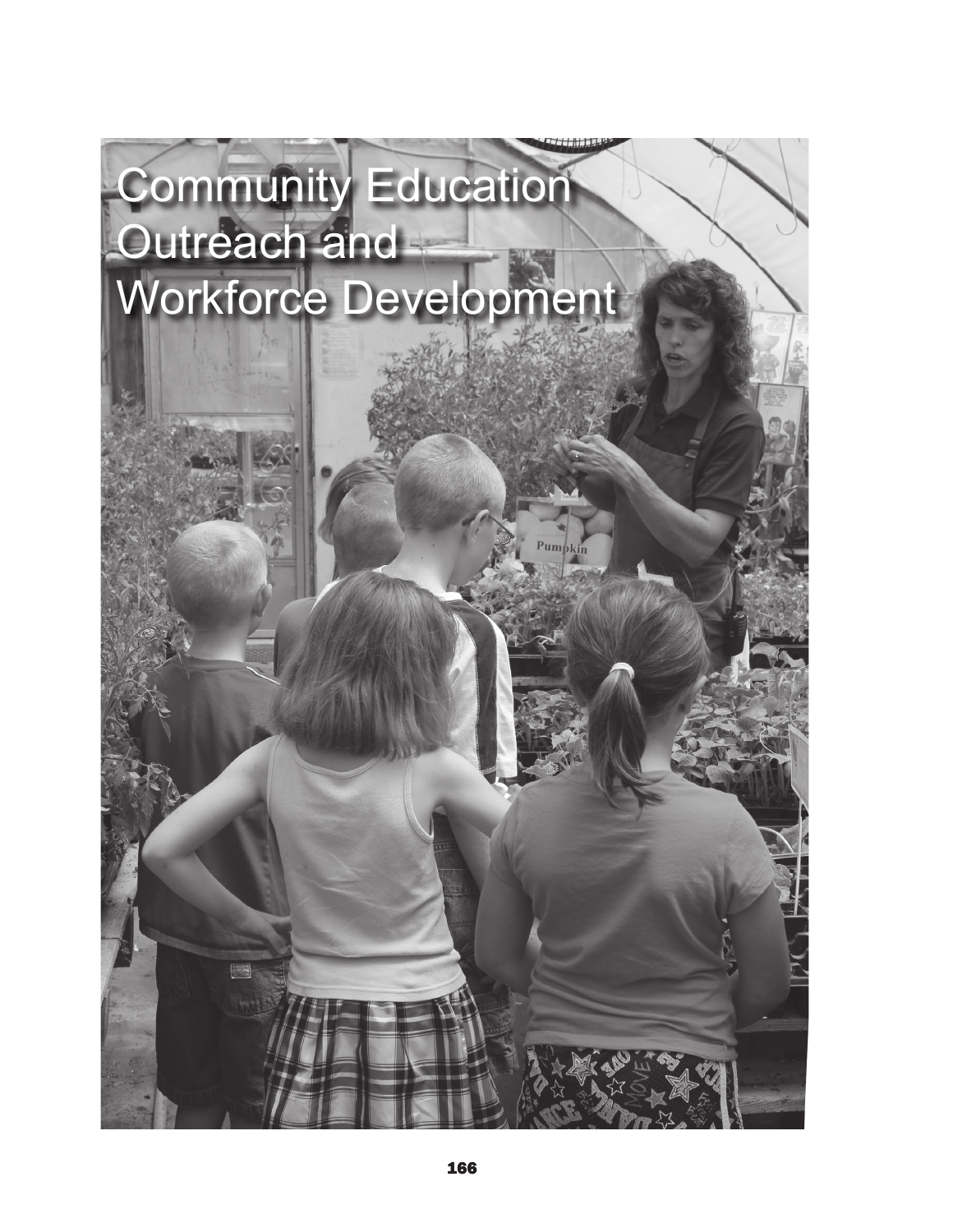# Community Education, Outreach & Workforce Development

### Evening and Weekend Courses

Eastern Wyoming College is committed to offering a large variety of courses at times which meet the needs of busy adults. Outreach Coordinators will disseminate schedules to their community members. Schedules are available on the web at ewc.wy.edu. Phone-in registration is available.

### Distance Learning Options

There has never been a better time to get your degree through online and distance learning. Let EWC show you how!

Eastern Wyoming College wants to bring quality education to every part of our service area and through distance education, everyone can have an opportunity to take college credit courses and earn a degree. EWC is approved by The Higher Learning Commission to offer the following complete degree programs via distance.

- Interdisciplinary Studies AA degree and AS degree—This program offers a broad-based degree which includes all general education courses and lets the student choose among electives. Both of these degrees transfer well to four-year colleges and universities.
- Criminal Justice AA degree—Many career opportunities are offered with a criminal justice background. This program will help prepare you for this fast growing occupational field.
- Business Administration AAS degree—This flexible program provides an individual with entry level business skills with emphasis in accounting, office management, and computer areas. It will prepare the student to go to work in a variety of office and business occupations.
- Child Development Certificate–– This certificate is designed to prepare students for employment in home-based or center-based early child care settings. This program provides professional training through a combination of coursework and

applied experiences working with children.

- Early Childhood Education AA degree This program is designed to prepare students for employment as teachers or aides in early childhood programs, preschools, and Head Start Programs.
- Elementary Education AA degree This degree is designed to provide students with the required coursework and skills necessary for continuing to pursue their of goal of teacher certification at the university level.

Classes are offered via Internet, interactive video, and web conferencing modes. A three year rotation schedule of distance classes ensures that all program requirements are met for the above degrees by one of these three modes. Eastern Wyoming College offers courses in many core areas including general education, business, computer, criminal justice, education, social sciences, and human development.

Support services available to help students include technology support, student advising, registration, library, bookstore, counseling, financial aid, online registration, and online grade reports.

Consider the following:

- How comfortable are you with using technology such as computers, e-mail, and the Internet?
- Are you a self-directed, selfmotivated, and self-disciplined student? It is important to stick to a schedule with distance courses.
- Are you comfortable with forms of interaction such as chat rooms, e-mail, or telephone calls?
- Do you have the time commitment to devote to a distance course? Distance courses require as much or more of your time than traditional classes.
- Are you willing to be an active participant and an advocate for your own education? Then distance learning may be for you!

For questions, please call the Instructional Technology Office at (307)532.8284, or check the web at ewc.wy.edu/programs/distance.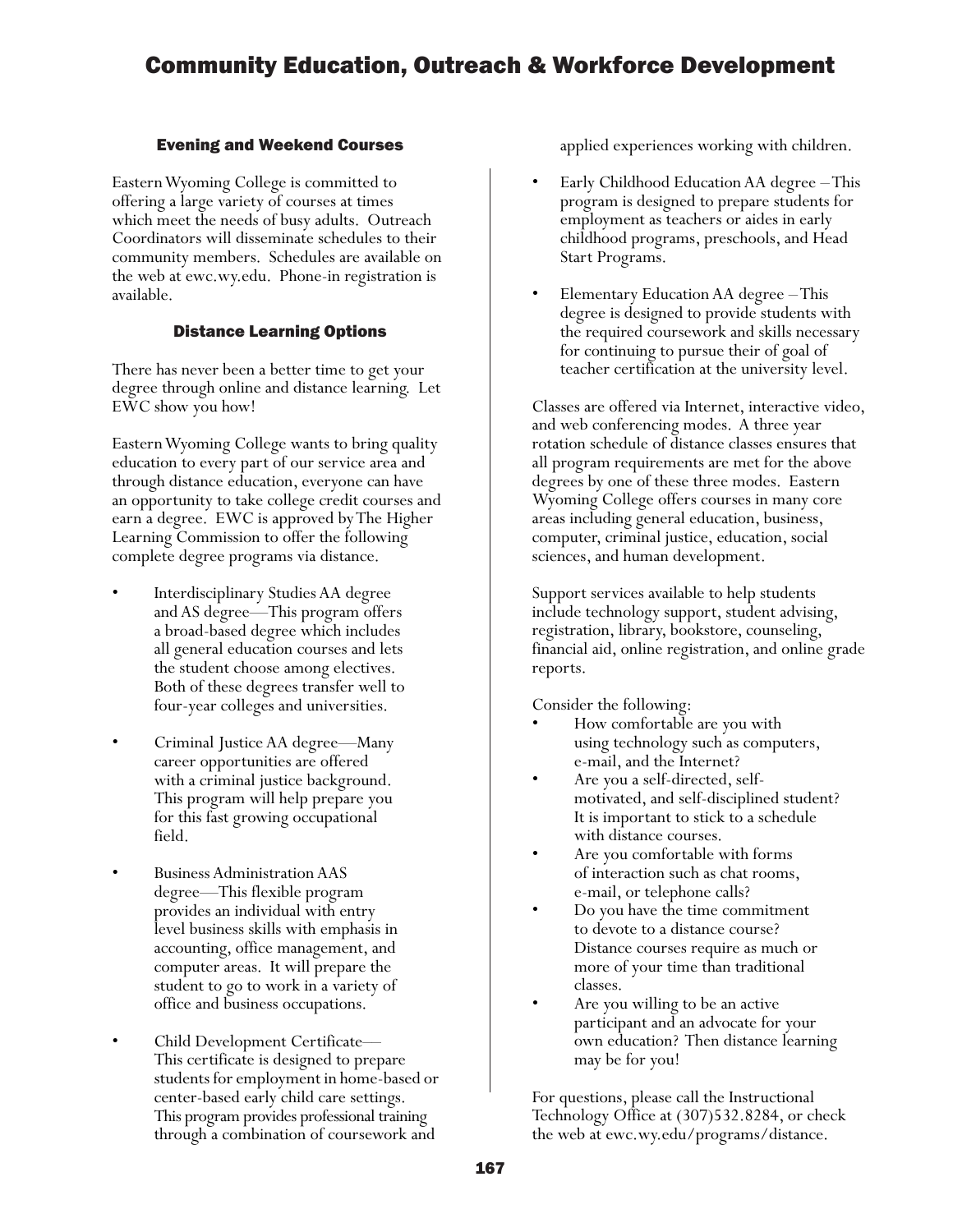## Community Education, Outreach & Workforce Development

Veteran education benefits may be adjusted when student enrolls in all distance education courses.

#### Summer Session

One six-week summer session is offered each summer. Classes scheduled vary based upon student interest and demand. Short-term courses are frequently scheduled. Contact Registration and Records to request a summer schedule, or check on the web at ewc.wy.edu.

#### Adult Education

The Adult Education (AE) program at Eastern Wyoming College is located in the Center for Tutoring and Learning. AE offers instruction in workforce preparation, career pathways explorations, high school equivalency, English as a Second Language, and EL Civics. The program is a student-centered, individualized, oral-oriented program and is free to the general public. For additional information, please visit the EWC website.

*AE Hours* M-Th 8am - 4pm or by arrangement

Educación de Adultos

El programa de Educación de Adultos (AE) de Eastern Wyoming College está localizado en el Centro de Aprendizaje y Tutoría. Este programa ofrece instrucción en la preparación para el mundo del trabajo, en la exploración de carreras, en la equivalencia de la escuela secundaria (high school), en el inglés como segundo idioma, y en historia y gobierno en inglés. Este es un programa estudiante-centrico, individualizado, oralmente orientado, y gratis para el público en general. Para información adicional, favor de consultar el sitio de internet del colegio EWC.

Horario de del AE M-Th 8am – 4pm o por el arreglo

#### COMMUNITY CONNECTIONS Community Education/Workforce Development-Continuing Education

*Community Education's* mission is to provide life-long learning opportunities for residents of eastern Wyoming that include a wide variety of

fun, educational, and general interest non-credit learning opportunities such as bus trips, personal enrichment classes, music classes, cooking classes, art and craft classes, fitness/wellness classes, computer classes, youth classes, and Ed2go classes (on-line, independent learning). Our classes are designed to expand your horizons and to keep you inspired. They vary in length from one session for a few hours to multiple class sessions over several weeks. It is Community Education's goal to offer new and exciting classes each year, while maintaining community favorites.

#### *Workforce Development-Continuing*

*Education* at EWC has a comprehensive workforce training and continuing education program. Our training includes, but is not limited to business development, health care, certifications and industry training, safety, computer technology and welding. Continuing education has been provided to real estate agents, insurance agents, education personnel, medical personnel, law enforcement, businesses, and others.

The college works with community groups, agencies, and businesses to enhance economic development efforts in our service area. Classes which cater to the business community can be offered in a short term, flexible format, with delivery as quickly as possible. Tell us what your needs are and we will customize a class for you. Serving the needs of our workforce is vitally important to us. These classes may be scheduled anywhere in our service area and can be offered as credit or non-credit depending on individual interest and need.

For more information call 307.532.8323 or 307.532.8213

EWC Workforce Development works with individuals who are parents and meet certain income and other eligibility guidelines, to access grant funds. These federally funded grants, TANF (Temporary Assistance for Needy Families) and FBI (Families Becoming Independent) are made available by Wyoming Departments of Workforce and Family Services. For more information contact the FBI Grant Coordinator, Melissa Dishman at 307.532.8365.